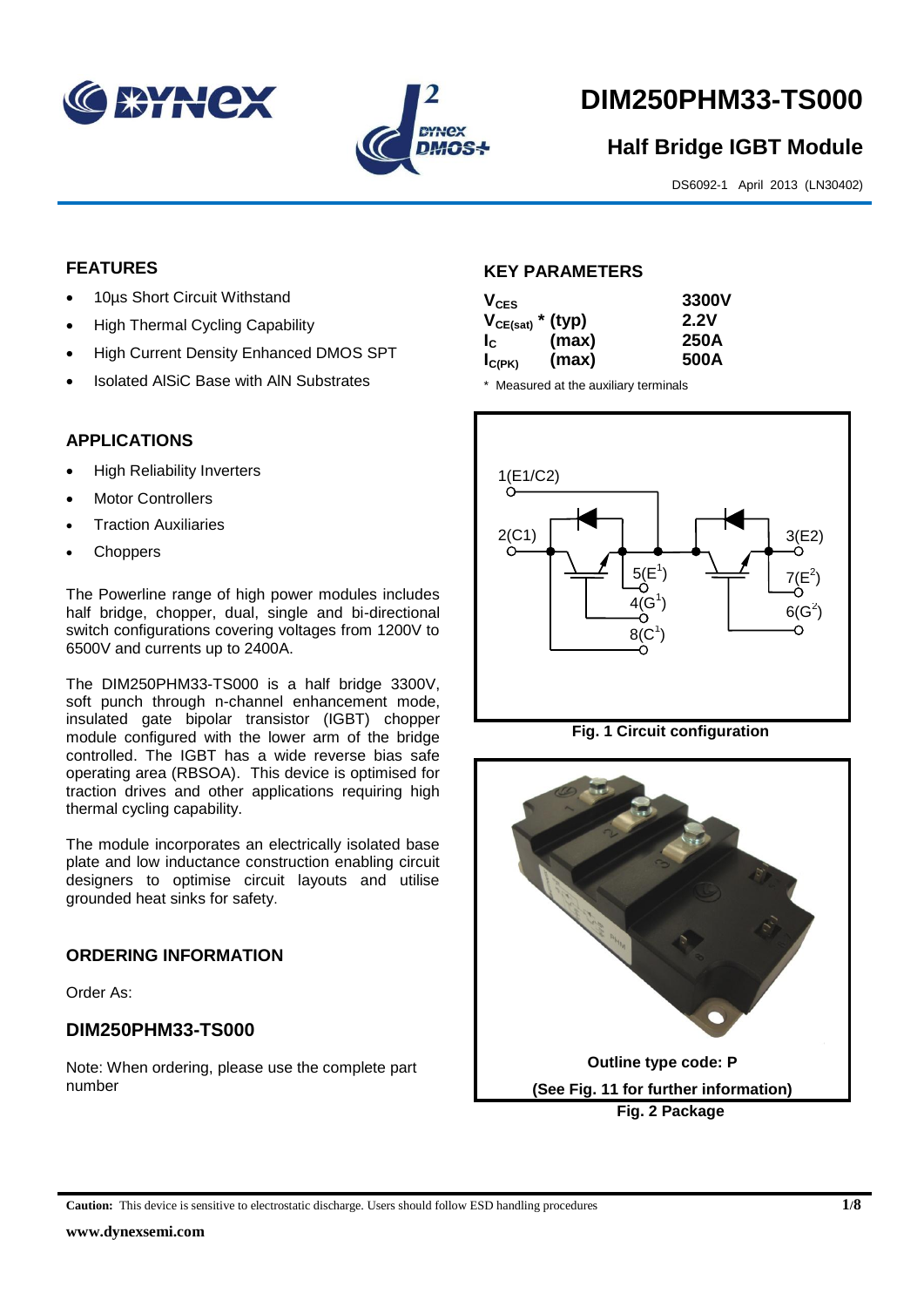#### **ABSOLUTE MAXIMUM RATINGS**

Stresses above those listed under 'Absolute Maximum Ratings' may cause permanent damage to the device. In extreme conditions, as with all semiconductors, this may include potentially hazardous rupture of the package. Appropriate safety precautions should always be followed. Exposure to Absolute Maximum Ratings may affect device reliability.

#### **Tcase = 25°C unless stated otherwise**

| Symbol           | <b>Parameter</b>                  | <b>Test Conditions</b>                                   | Max. | <b>Units</b> |
|------------------|-----------------------------------|----------------------------------------------------------|------|--------------|
| $V_{CES}$        | Collector-emitter voltage         | $V_{GF} = 0V$                                            | 3300 | V            |
| $V_{\text{GES}}$ | Gate-emitter voltage              |                                                          | ±20  | V            |
| $I_{\rm C}$      | Continuous collector current      | $T_{\text{case}} = 110^{\circ}C$                         | 250  | A            |
| $I_{C(PK)}$      | Peak collector current            | 1ms, $T_{\text{case}} = 140^{\circ}$ C                   | 500  | A            |
| $P_{\text{max}}$ | Max. transistor power dissipation | $T_{\text{case}} = 25^{\circ}C$ , $T_i = 150^{\circ}C$   | 2.6  | kW           |
| $l^2t$           | Diode $I2t$ value                 | $V_R = 0$ , $t_p = 10$ ms, $T_i = 125$ °C                | 20   | $kA^2s$      |
| $V_{\sf isol}$   | Isolation voltage - per module    | Commoned terminals to base plate.<br>AC RMS, 1 min, 50Hz | 6000 | $\vee$       |
| $Q_{PD}$         | Partial discharge - per module    | IEC1287, $V_1$ = 3500V, $V_2$ = 2600V, 50Hz RMS          | 10   | рC           |

## **THERMAL AND MECHANICAL RATINGS**

| Internal insulation material:     | AIN              |
|-----------------------------------|------------------|
| Baseplate material:               | <b>AISiC</b>     |
| Creepage distance:                | 33mm             |
| Clearance:                        | 20 <sub>mm</sub> |
| CTI (Comparative Tracking Index): | >600             |

| Symbol                     | <b>Parameter</b>                                      | <b>Test Conditions</b>                        | Min   | Typ.           | <b>Max</b> | <b>Units</b>    |
|----------------------------|-------------------------------------------------------|-----------------------------------------------|-------|----------------|------------|-----------------|
| $R_{th(i-c)}$              | Thermal resistance - transistor                       | Continuous dissipation -<br>junction to case  |       |                | 48         | °C/kW           |
| $R_{th(i-c)}$              | Thermal resistance - Diode                            | Continuous dissipation -<br>junction to case  |       |                | 96         | °C/kW           |
| $R_{th(c-h)}$              | Thermal resistance -<br>case to heatsink (per module) | Mounting torque 5Nm<br>(with mounting grease) |       |                | 16         | °C/kW           |
| $\mathsf{T}_{\mathsf{i}}$  | Junction temperature                                  | Transistor                                    |       |                | 150        | $\rm ^{\circ}C$ |
|                            |                                                       | Diode                                         |       |                | 150        | $^{\circ}C$     |
| ${\mathsf T}_{\text{stg}}$ | Storage temperature range                             | $\overline{\phantom{a}}$                      | $-40$ | -              | 125        | $\rm ^{\circ}C$ |
|                            | Screw torque                                          | Mounting - M6                                 |       | $\blacksquare$ | 5          | <b>Nm</b>       |
|                            |                                                       | Electrical connections - M5                   |       |                | 4          | <b>Nm</b>       |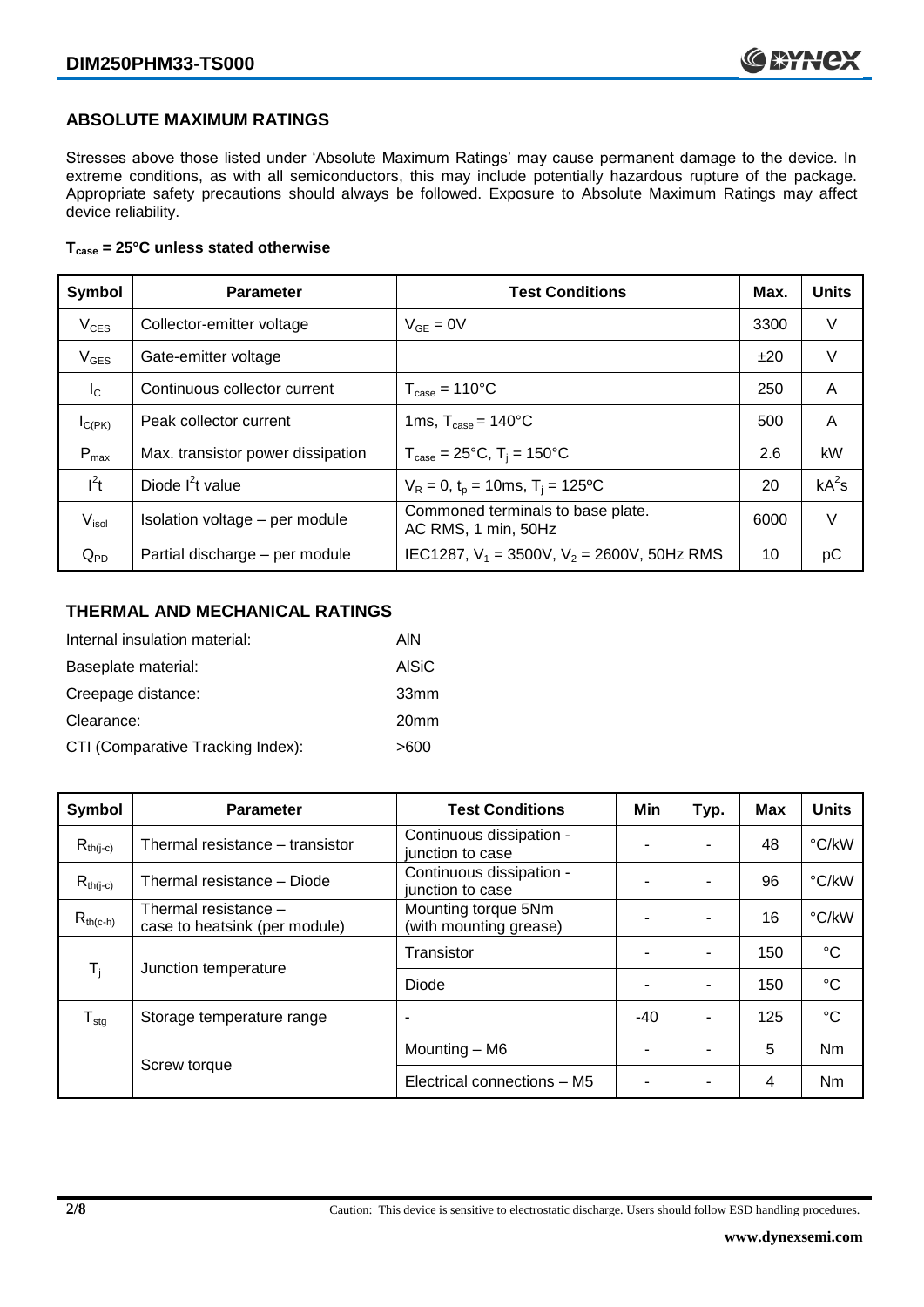# **ELECTRICAL CHARACTERISTICS**

#### **Tcase = 25°C unless stated otherwise.**

| Symbol                     | <b>Parameter</b>                        | <b>Test Conditions</b>                                                                                                                             | Min | <b>Typ</b> | <b>Max</b> | <b>Units</b> |
|----------------------------|-----------------------------------------|----------------------------------------------------------------------------------------------------------------------------------------------------|-----|------------|------------|--------------|
|                            |                                         | $V_{GE} = 0V$ , $V_{CE} = V_{CES}$                                                                                                                 |     |            | 1          | mA           |
| $I_{\text{CES}}$           | Collector cut-off current               | $V_{GE} = 0V$ , $V_{CE} = V_{CES}$ , $T_{case} = 125$ °C                                                                                           |     |            | 15         | mA           |
|                            |                                         | $V_{GE} = 0V$ , $V_{CE} = V_{CES}$ , $T_{case} = 150^{\circ}C$                                                                                     |     |            | 25         | mA           |
| $I_{\text{GES}}$           | Gate leakage current                    | $V_{GE} = \pm 20V$ , $V_{CE} = 0V$                                                                                                                 |     |            | 1          | μA           |
| $V_{GE(TH)}$               | Gate threshold voltage                  | $I_C = 20mA$ , $V_{GF} = V_{CF}$                                                                                                                   |     | 5.7        |            | $\vee$       |
|                            |                                         | $V_{GE}$ = 15V, $I_C$ = 250A                                                                                                                       |     | 2.2        |            | $\vee$       |
| $V_{CE(sat)}$ <sup>†</sup> | Collector-emitter<br>saturation voltage | $V_{GE}$ = 15V, $I_C$ = 250A, $T_i$ = 125°C                                                                                                        |     | 2.8        |            | V            |
|                            |                                         | $V_{GE}$ = 15V, $I_C$ = 250A, $T_i$ = 150°C                                                                                                        |     | 3.0        |            | $\vee$       |
| $I_F$                      | Diode forward current                   | DC                                                                                                                                                 |     | 250        |            | A            |
| $I_{FM}$                   | Diode maximum forward<br>current        | $t_{p} = 1$ ms                                                                                                                                     |     | 500        |            | A            |
|                            | Diode forward voltage                   | $I_F = 250A$                                                                                                                                       |     | 2.4        |            | V            |
| $V_F$ <sup>†</sup>         |                                         | $I_F = 250A$ , T <sub>i</sub> = 125°C                                                                                                              |     | 2.5        |            | $\vee$       |
|                            |                                         | $I_F = 250A$ , T <sub>i</sub> = 150°C                                                                                                              |     | 2.4        |            | V            |
| $C_{\text{ies}}$           | Input capacitance                       | $V_{CE} = 25V$ , $V_{GE} = 0V$ , $f = 1MHz$                                                                                                        |     | 45         |            | nF           |
| $Q_q$                      | Gate charge                             | $±15V$ Including external C <sub>qe</sub>                                                                                                          |     | 5          |            | μC           |
| $C_{res}$                  | Reverse transfer capacitance            | $V_{CF} = 25V$ , $V_{GF} = 0V$ , f = 1MHz                                                                                                          |     | 1          |            | nF           |
| $L_M$                      | Module inductance                       |                                                                                                                                                    |     | 40         |            | nH           |
| $R_{INT}$                  | Internal transistor resistance          |                                                                                                                                                    |     | 500        |            | $\mu\Omega$  |
| SC <sub>Data</sub>         | Short circuit current, I <sub>SC</sub>  | $T_i = 150^{\circ}C$ , $V_{CC} = 2500V$<br>$t_{p} \le 10 \mu s$ , $V_{GE} \le 15V$<br>$V_{CE \ (max)} = V_{CES} - L^* \times dl/dt$<br>IEC 60747-9 |     | 950        |            | A            |

#### **Note:**

 $^{\dagger}$  Measured at the auxiliary terminals

 $*$  L is the circuit inductance +  $L_M$ 

**Caution:** This device is sensitive to electrostatic discharge. Users should follow ESD handling procedures **3/8**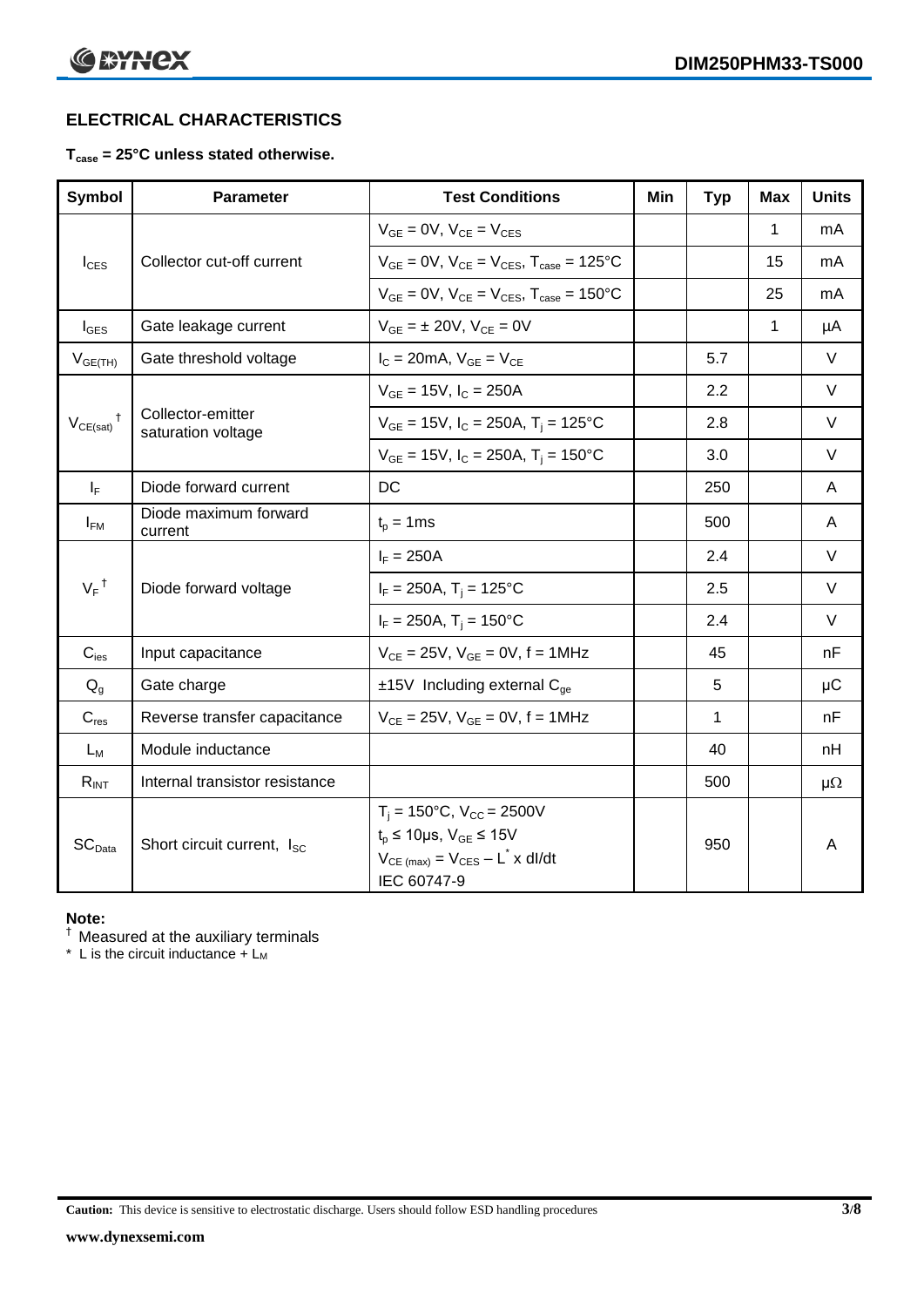# **ELECTRICAL CHARACTERISTICS**

#### **Tcase = 25°C unless stated otherwise**

| Symbol              | <b>Parameter</b>               | <b>Test Conditions</b>                            | Min | Typ. | <b>Max</b> | <b>Units</b> |
|---------------------|--------------------------------|---------------------------------------------------|-----|------|------------|--------------|
| $t_{d(\text{off})}$ | Turn-off delay time            | $I_c = 250A$                                      |     | 2700 |            | ns           |
| t                   | Fall time                      | $V_{GF} = \pm 15V$                                |     | 520  |            | ns           |
| $E_{OFF}$           | Turn-off energy loss           | $V_{CE} = 1800V$                                  |     | 480  |            | mJ           |
| $t_{d(on)}$         | Turn-on delay time             | $R_{q(ON)} = 10\Omega$<br>$R_{g(OFF)} = 10\Omega$ |     | 1000 |            | ns           |
| t,                  | Rise time                      | $C_{GE} = 56nF$                                   |     | 400  |            | ns           |
| $E_{ON}$            | Turn-on energy loss            | $L_s \sim 150$ nH                                 |     | 320  |            | mJ           |
| $Q_{rr}$            | Diode reverse recovery charge  | $I_F = 250A$                                      |     | 180  |            | $\mu$ C      |
| $I_{rr}$            | Diode reverse recovery current | $V_{CE} = 1800V$                                  |     | 160  |            | A            |
| $E_{rec}$           | Diode reverse recovery energy  | $dl_F/dt = 700A/\mu s$                            |     | 165  |            | mJ           |

#### **Tcase = 125°C unless stated otherwise**

| Symbol              | <b>Parameter</b>               | <b>Test Conditions</b>                            | Min | Typ. | Max | <b>Units</b> |
|---------------------|--------------------------------|---------------------------------------------------|-----|------|-----|--------------|
| $t_{d(\text{off})}$ | Turn-off delay time            | $I_c = 250A$                                      |     | 2750 |     | ns           |
| Ţ,                  | Fall time                      | $V_{GE} = \pm 15V$                                |     | 570  |     | ns           |
| $E_{OFF}$           | Turn-off energy loss           | $V_{CE} = 1800V$                                  |     | 540  |     | mJ           |
| $t_{d(on)}$         | Turn-on delay time             | $R_{g(ON)} = 10\Omega$<br>$R_{g(OFF)} = 10\Omega$ |     | 1020 |     | ns           |
| $t_{r}$             | Rise time                      | $C_{GE} = 56nF$                                   |     | 420  |     | ns           |
| $E_{ON}$            | Turn-on energy loss            | $L_s \sim 150$ nH                                 |     | 420  |     | mJ           |
| $Q_{rr}$            | Diode reverse recovery charge  | $I_F = 250A$                                      |     | 230  |     | μC           |
| $I_{rr}$            | Diode reverse recovery current | $V_{CE} = 1800V$                                  |     | 200  |     | A            |
| $E_{rec}$           | Diode reverse recovery energy  | $dl_F/dt = 700A/\mu s$                            |     | 280  |     | mJ           |

#### **Tcase = 150°C unless stated otherwise**

| Symbol              | <b>Parameter</b>               | <b>Test Conditions</b>                            | Min | Typ. | <b>Max</b> | <b>Units</b> |
|---------------------|--------------------------------|---------------------------------------------------|-----|------|------------|--------------|
| $t_{d(\text{off})}$ | Turn-off delay time            | $I_{C} = 250A$                                    |     | 2800 |            | ns           |
| t,                  | Fall time                      | $V_{GF} = \pm 15V$                                |     | 550  |            | ns           |
| $E_{\text{OFF}}$    | Turn-off energy loss           | $V_{CF} = 1800V$                                  |     | 580  |            | mJ           |
| $t_{d(on)}$         | Turn-on delay time             | $R_{g(ON)} = 10\Omega$<br>$R_{g(OFF)} = 10\Omega$ |     | 1030 |            | ns           |
| $t_{r}$             | Rise time                      | $C_{GE} = 56nF$                                   |     | 430  |            | ns           |
| $E_{ON}$            | Turn-on energy loss            | $L_s \sim 150$ nH                                 |     | 460  |            | mJ           |
| $Q_{rr}$            | Diode reverse recovery charge  | $I_F = 250A$                                      |     | 270  |            | μC           |
| $I_{rr}$            | Diode reverse recovery current | $V_{CE} = 1800V$                                  |     | 200  |            | A            |
| $E_{rec}$           | Diode reverse recovery energy  | $dl_F/dt = 700A/\mu s$                            |     | 330  |            | mJ           |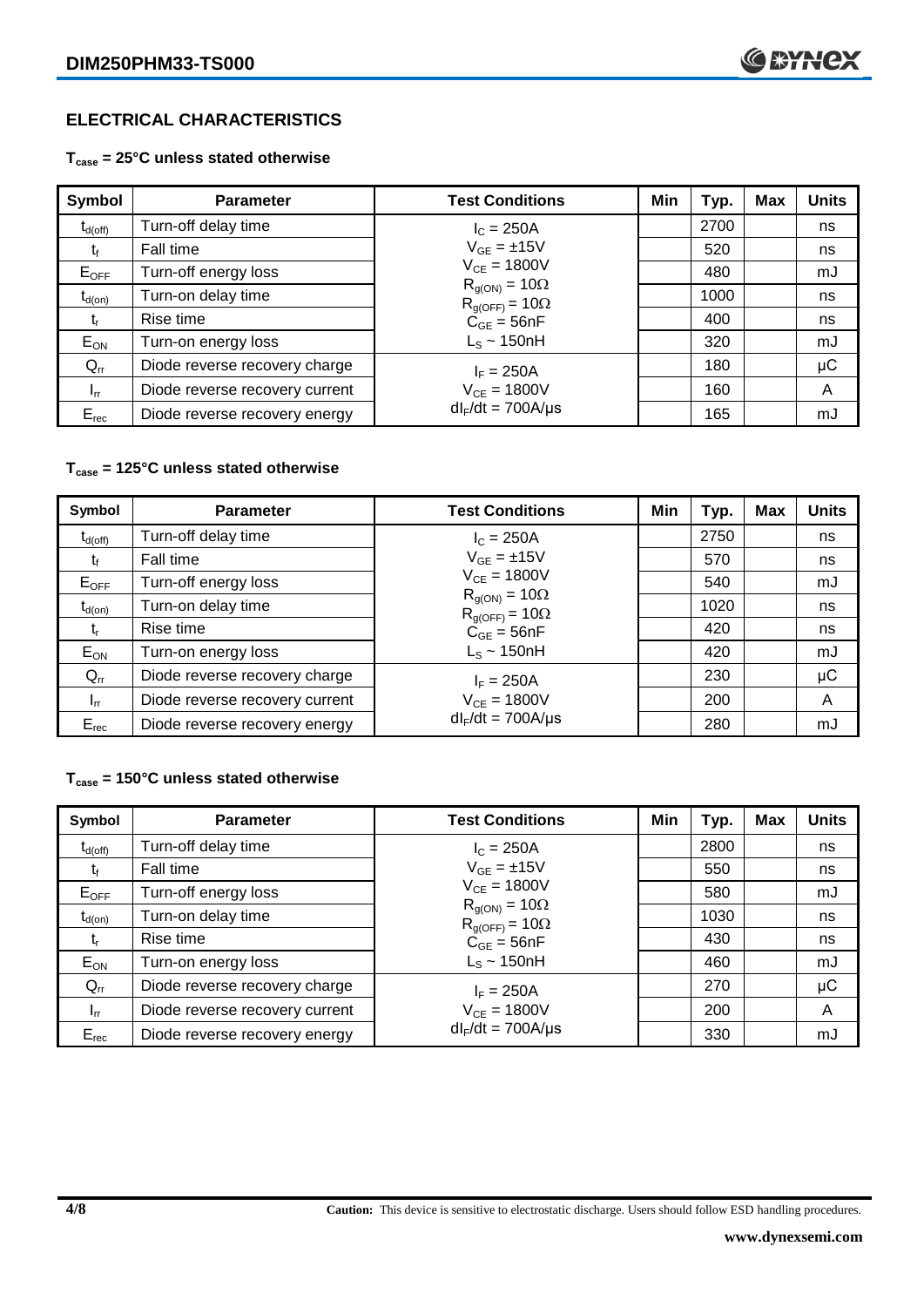

**Caution:** This device is sensitive to electrostatic discharge. Users should follow ESD handling procedures **5/8**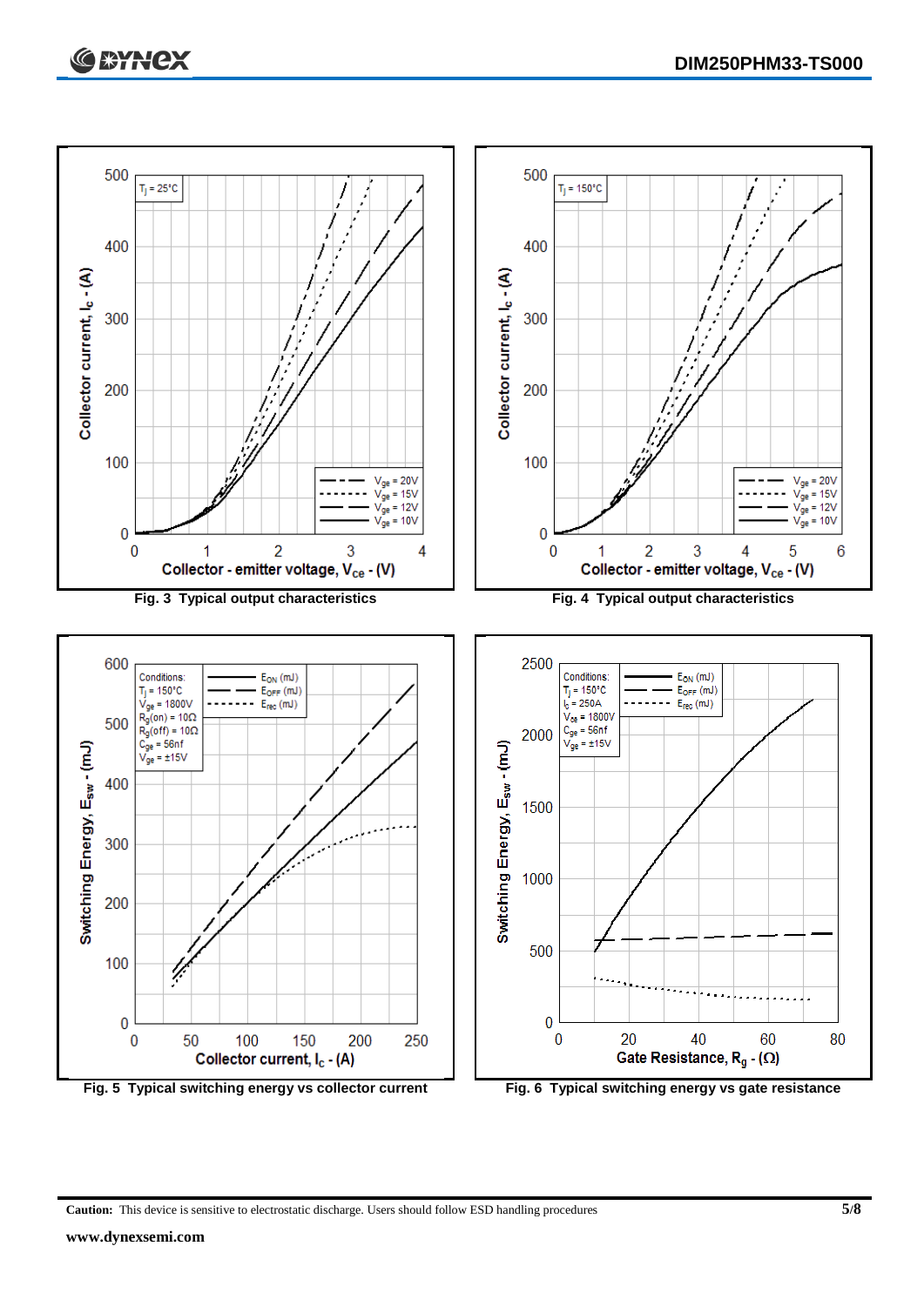

**Fig. 9 Diode reverse bias safe operating area Fig. 10 Transient thermal impedance**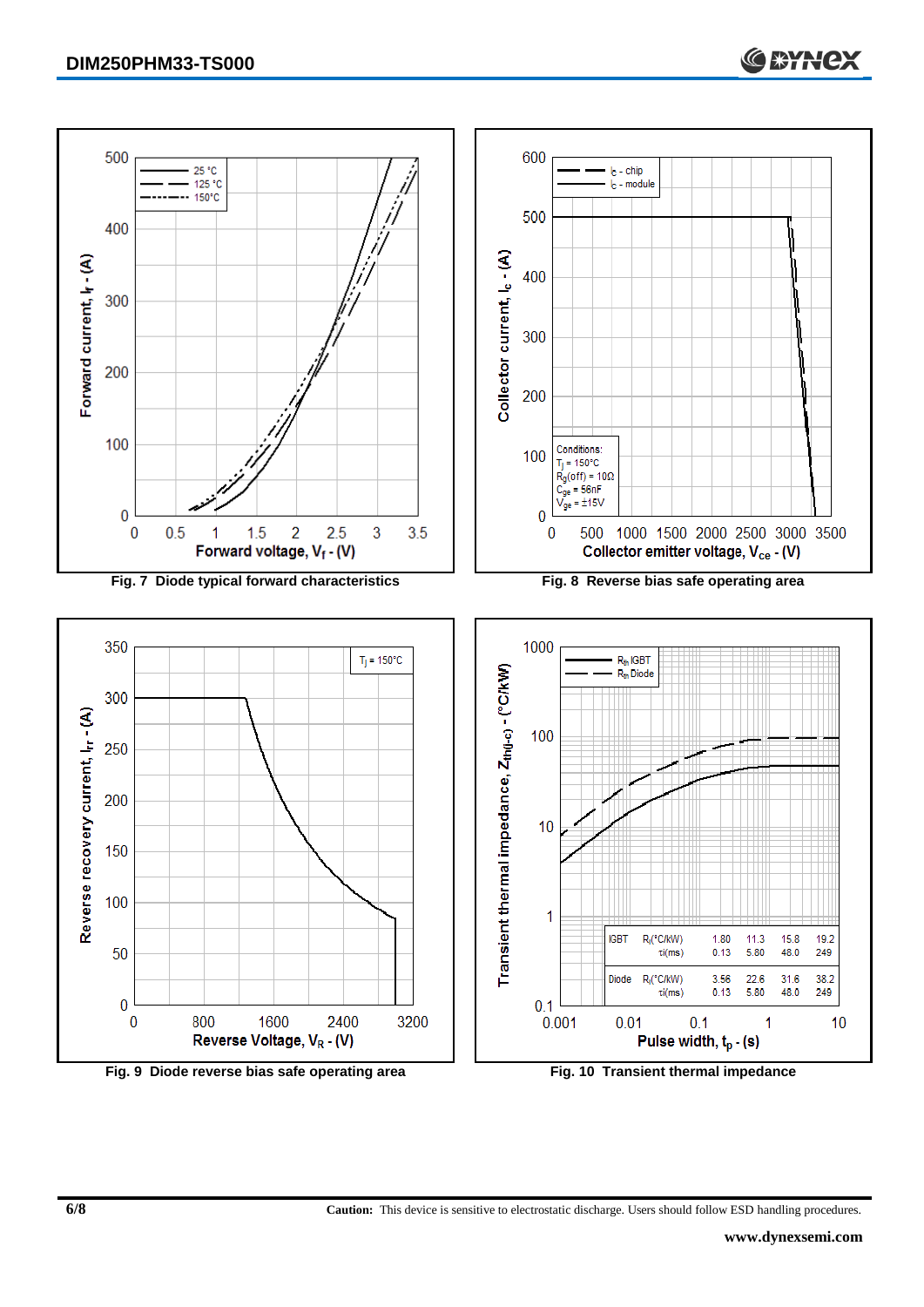

#### **PACKAGE DETAILS**

For further package information, please visit our website or contact Customer Services. All dimensions in mm, unless stated otherwise. **DO NOT SCALE.**



**Caution:** This device is sensitive to electrostatic discharge. Users should follow ESD handling procedures **7/8**